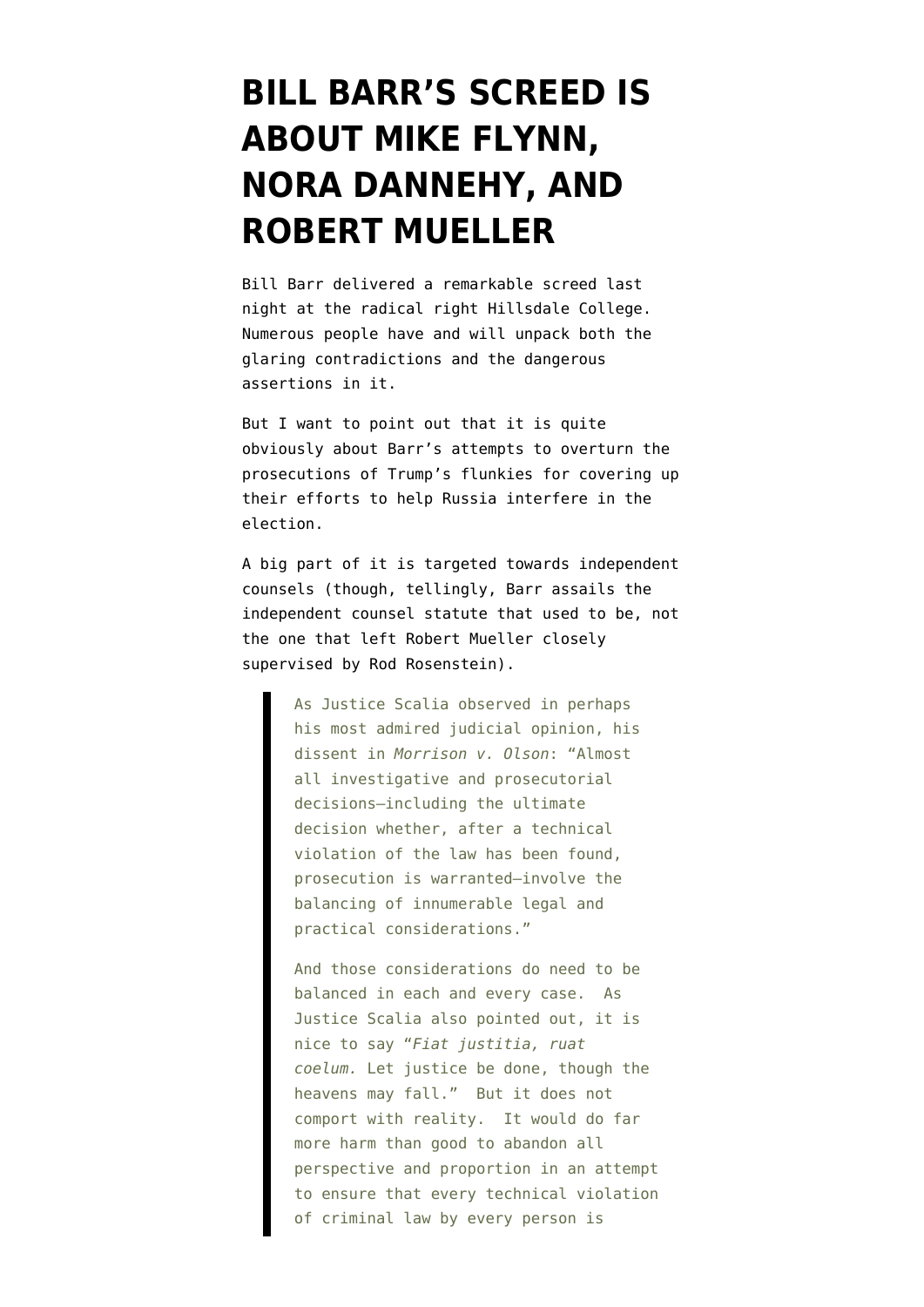tracked down, investigated, and prosecuted to the Nth degree.

#### [snip]

This was of course the central problem with the independent-counsel statute that Justice Scalia criticized in *Morrison v. Olson*. Indeed, creating an unaccountable headhunter was not some unfortunate byproduct of that statute; it was the stated purpose of that statute. That was what Justice Scalia meant by his famous line, "this wolf comes as a wolf." As he went on to explain: "How frightening it must be to have your own independent counsel and staff appointed, with nothing else to do but to investigate you until investigation is no longer worthwhile—with whether it is worthwhile not depending upon what such judgments usually hinge on, competing responsibilities. And to have that counsel and staff decide, with no basis for comparison, whether what you have done is bad enough, willful enough, and provable enough, to warrant an indictment. How admirable the constitutional system that provides the means to avoid such a distortion. And how unfortunate the judicial decision that has permitted it."

Justice Jackson understood this too. As he explained in his speech: "If the prosecutor is obliged to choose his cases, it follows that he can choose his defendants. Therein is the most dangerous power of the prosecutor: that he will pick people that he thinks he should get, rather than pick cases that need to be prosecuted." Any erosion in prosecutorial detachment is extraordinarily perilous. For, "it is in this realm—in which the prosecutor picks some person whom he dislikes or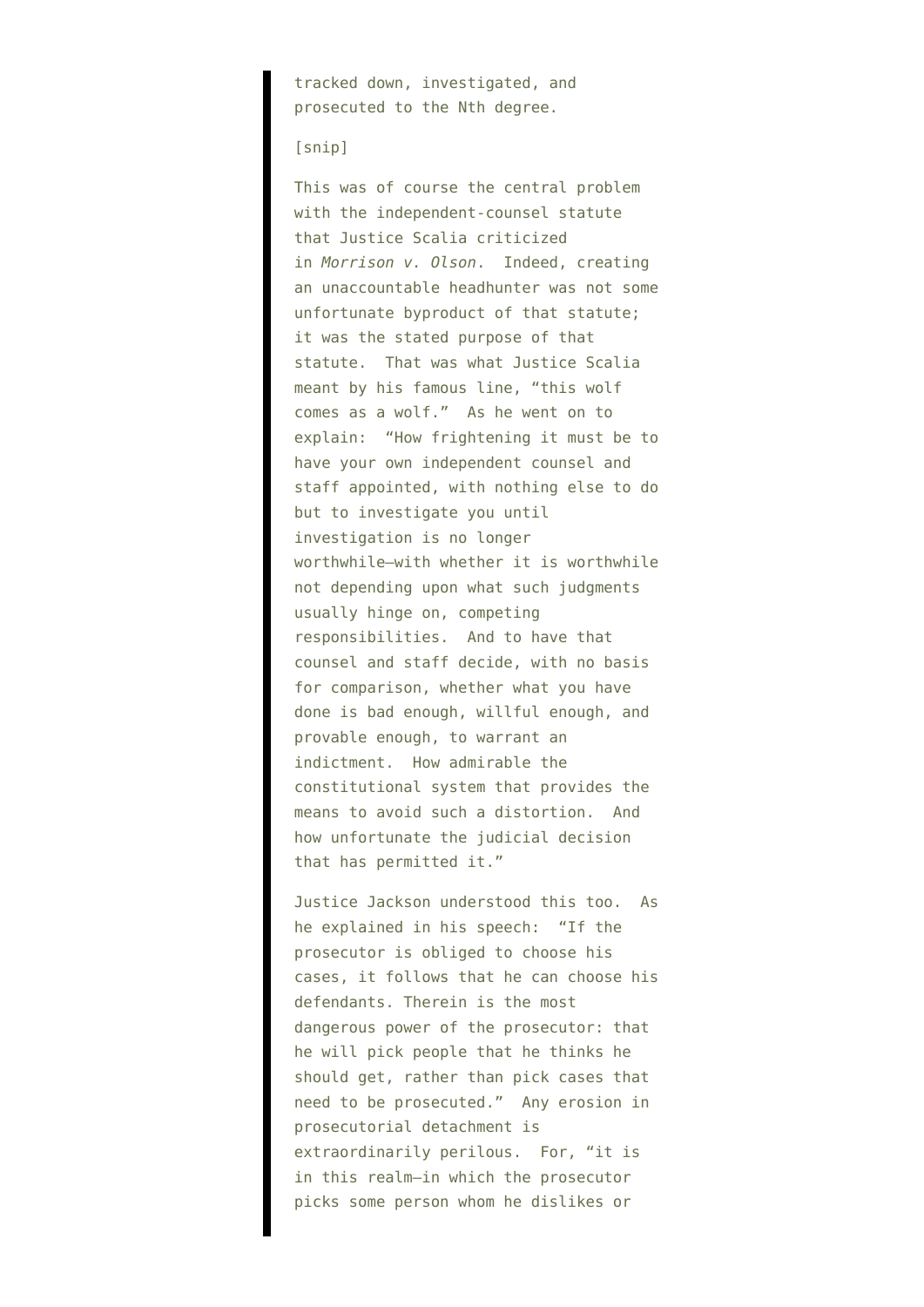desires to embarrass, or selects some group of unpopular persons and then looks for an offense, that the greatest danger of abuse of prosecuting power lies. It is here that law enforcement becomes personal, and the real crime becomes that of being unpopular with the predominant or governing group, being attached to the wrong political views, or being personally obnoxious to or in the way of the prosecutor himself."

And part of it is a restatement of the arguments Acting Solicitor General Jeff Wall made before the DC Circuit, arguing that even bribery was not reason for a judge to override DOJ's decisions on prosecutions.

> I want to focus today on the power that the Constitution allocates to the Executive, particularly in the area of criminal justice. The Supreme Court has correctly held that, under Article II of the Constitution, the Executive has virtually unchecked discretion to decide whether to prosecute individuals for suspected federal crimes. The only significant limitation on that discretion comes from other provisions of the Constitution. Thus, for example, a United States Attorney could not decide to prosecute only people of a particular race or religion. But aside from that limitation — which thankfully has remained a true hypothetical at the Department of Justice — the Executive has broad discretion to decide whether to bring criminal prosecutions in particular cases.

And the rest suggests that career prosecutors have been putting targets on the heads of politically prominent people and pursuing them relentlessly.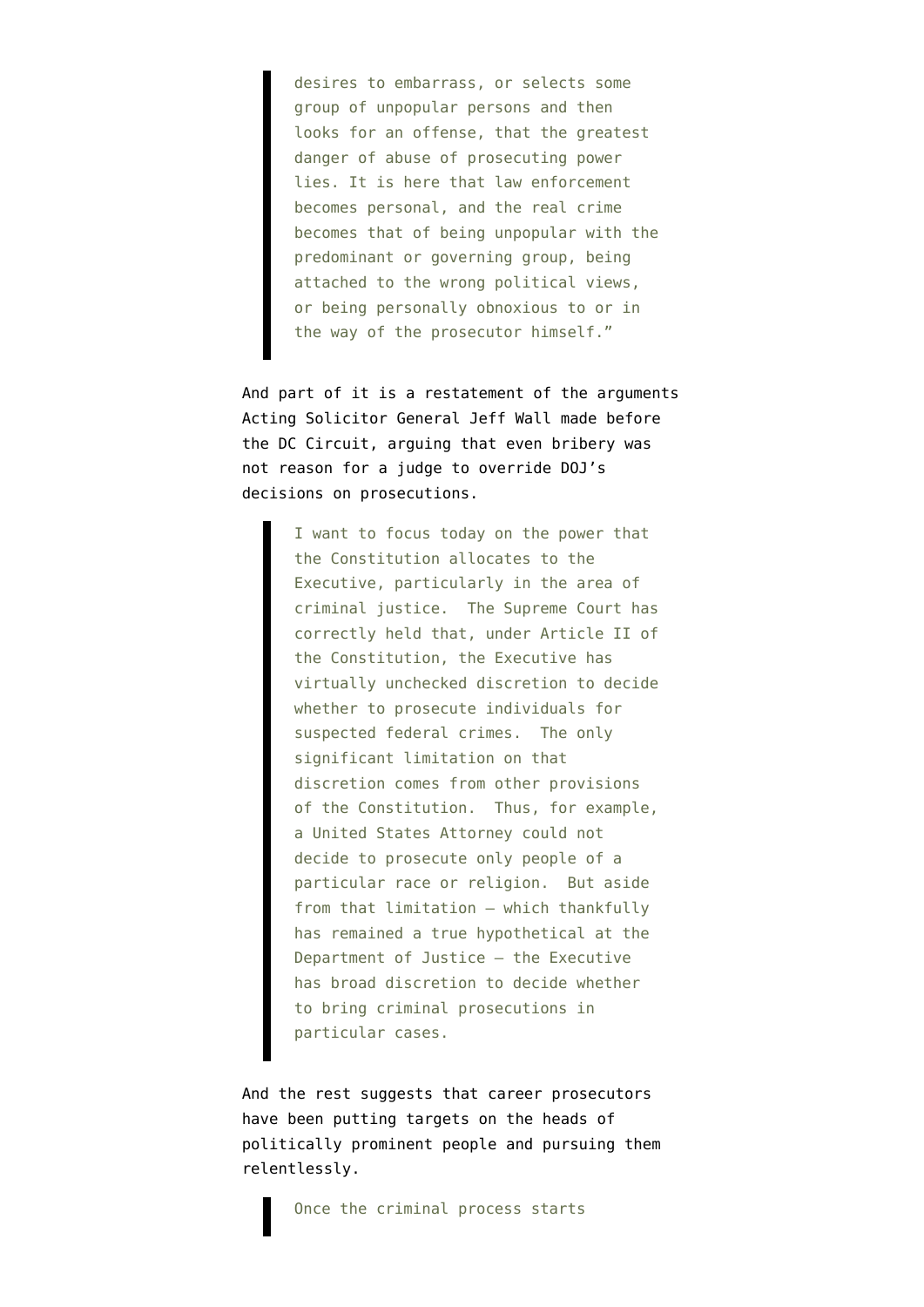rolling, it is very difficult to slow it down or knock it off course. And that means federal prosecutors possess tremendous power — power that is necessary to enforce our laws and punish wrongdoing, but power that, like any power, carries inherent potential for abuse or misuse.

### [snip]

Line prosecutors, by contrast, are generally part of the permanent bureaucracy. They do not have the political legitimacy to be the public face of tough decisions and they lack the political buy-in necessary to publicly defend those decisions. Nor can the public and its representatives hold civil servants accountable in the same way as appointed officials. Indeed, the public's only tool to hold the government accountable is an election — and the bureaucracy is neither elected nor easily replaced by those who are.

#### [snip]

We want our prosecutors to be aggressive and tenacious in their pursuit of justice, but we also want to ensure that justice is ultimately administered dispassionately.

We are all human. Like any person, a prosecutor can become overly invested in a particular goal. Prosecutors who devote months or years of their lives to investigating a particular target may become deeply invested in their case and assured of the rightness of their cause.

When a prosecution becomes "*your* prosecution"—particularly if the investigation is highly public, or has been acrimonious, or if you are confident early on that the target committed serious crimes—there is always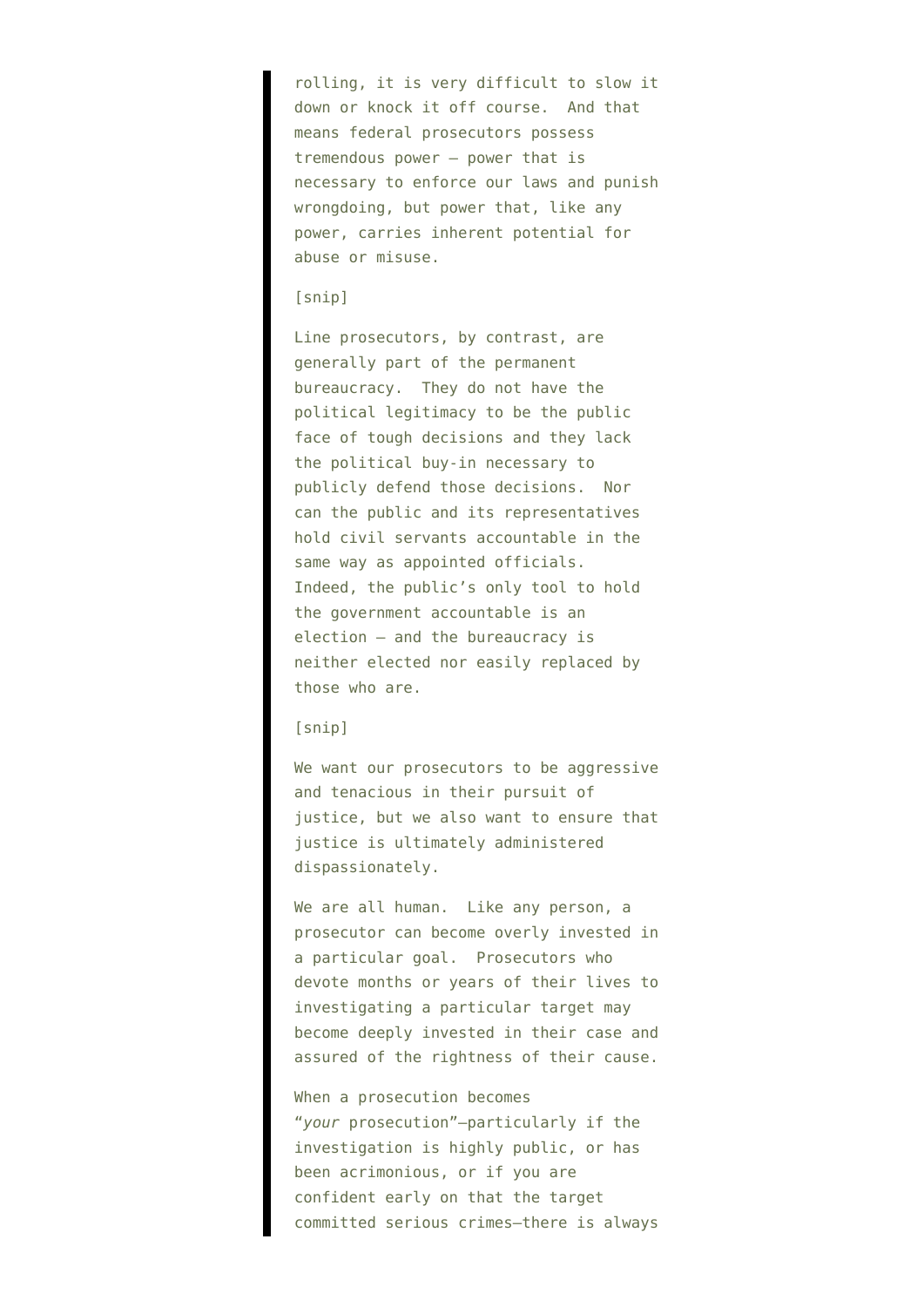a temptation to will a prosecution into existence even when the facts, the law, or the fair-handed administration of justice do not support bringing charges.

#### [snip]

That is yet another reason that having layers of supervision is so important. Individual prosecutors can sometimes become headhunters, consumed with taking down their target. Subjecting their decisions to review by detached supervisors ensures the involvement of dispassionate decision-makers in the process.

## And it excuses, in one sentence, calling for probation even after a just prosecution.

Other times it will mean aggressively prosecuting a person through trial and then recommending a lenient sentence, perhaps even one with no incarceration.

Of course, none of this makes sense, and Barr's own behavior — from removing Senate confirmed US Attorneys to put in people accountable only to him, from seeking prosecution of Democratic officials, and from launching the Durham investigation because he was just certain there was criminal wrong-doing in the Russian investigation — belies his words.

Perhaps it does so in the most basic way. If we hold our Attorney General politically accountable through elections, then we need to make sure elections are fair. We definitely need to make sure that elections are not influenced by hostile foreign powers cooperating with one candidate. The 2016 election wasn't fair, and Bill Barr is doing his damndest to make sure the voters won't be able to use the 2020 election to hold him politically accountable for interfering with the punishment of those who worked to cheat.